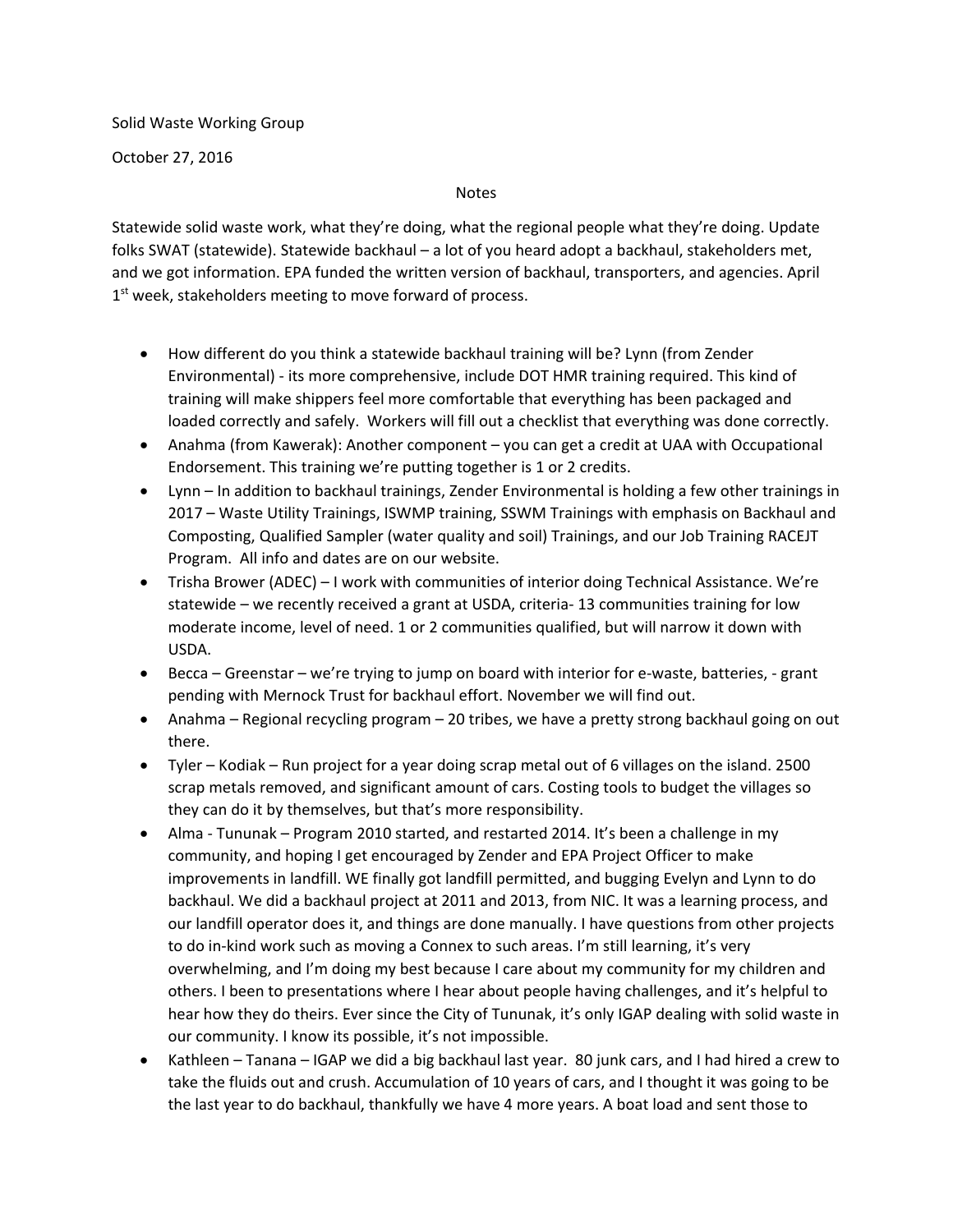Fairbanks. We ship out batteries and e‐waste, and have a lot of e‐waste, need to work with Becca Braudo, because she's closer. Have accumulation of ink jets, but it's too costly to send those out. This year we didn't do backhaul, and have 50 drums and debris from community, and that was fairly successful.

- Naomi Evansville Class III landfill since 1996, and remained permit with help of Trisha. We've been trying to do backhaul since 2006 since Yukon Watershed, and we've been doing the inventory. Will move that forward with new coordinator
- Evansville  $1<sup>st</sup>$  year ending we have a lot of plastic, and I've done a lot of investigation you can call me. One summer I was picking up stuff at spring outside of landfill, inside of landfill was a pool. I saw something, in this pool was hundreds of tadpoles. I didn't see anything, I see all those tadpoles. Then I see a lot of frogs, I see frogs jumping around. They absorb the stuff in the landfill.
- Ellia Kwethluk looking to develop a new landfill. WE had a dump fire that ignited, and this wasn't from actual match to start the fire. It was radiant heat from nearby, aluminum cans reheated and unburned stuff underneath, and spread underneath from aluminum cans. Outdoor air quality health went from decent to piss poor. They want to get rid of it, they want to move it far away. They want me to look into different landfill types, and overall size of new landfill, and the best landfill practices. That's my primary focus, I'd like to do other things but have to wait.
- Jennifer Williams, ITEP -mentorship 1 or 2 in Alaska to learn about what others did. Hard time finding mentorship.
- David Alexie Mt. Village I'm the assistant (IGAP), I'm fairly new, a learning process for me right now.
- Ben Balivet AVCP reducing impact of local landfill, and to the AVCP Tribes across the region of e‐waste. Recently started lead acid batteries, was following Kawerak, and sending them to Central Recycling. Household batteries, florescent lights, work closely with Total Reclaim. Been working for 3 years now, and working with ONC to recycle cans and other things.
- Marvin I just started 6 months ago, and getting landfill up to code, and creating cells. What I gather is, how it is supposed to be used. Hopefully get a new incinerator, to get it working how it is suppose to.
- Crooked Creek heavy equipment operator been working for 10 years, and main concern of landfill. Elders concern there's too much stuff and piled too high. Shouldn't need to close it, and is manageable. Do‐able, and hopefully we'll get something rolling with me on the job.
- Lisa-Sandpoint now and 2020 to get solid waste out of community as we can. Current fiscal year, we're planning to move vehicle tires, if anyone know, we are looking for a place. Easiest place for us to send it somewhere to Washington – ask for Nate, at Central Recycling.
- Anna Michael new to this, recently hired at Chauthabluk. We recycle cans and plastic bags, and other stuff.
- Billy Manes Tribal Coordinator Dillingham. I've been here for 14 years now, 1 -3 years was policies and procedures, books right on task, visitors from DEC. Inspector General came and looked at our files and said we're doing a good job. GAP Guidelines changed in 2013. In my role as Envi Coord and Tribesmen – National Tribal Caucasus to address policies, and oversee EPA. Its up to them to listen or not. In one case I work for my tribe, national 567 tribes, all of you, I speak on behalf on all of us. I take it, honor it, make the decision right. I hope you all have what